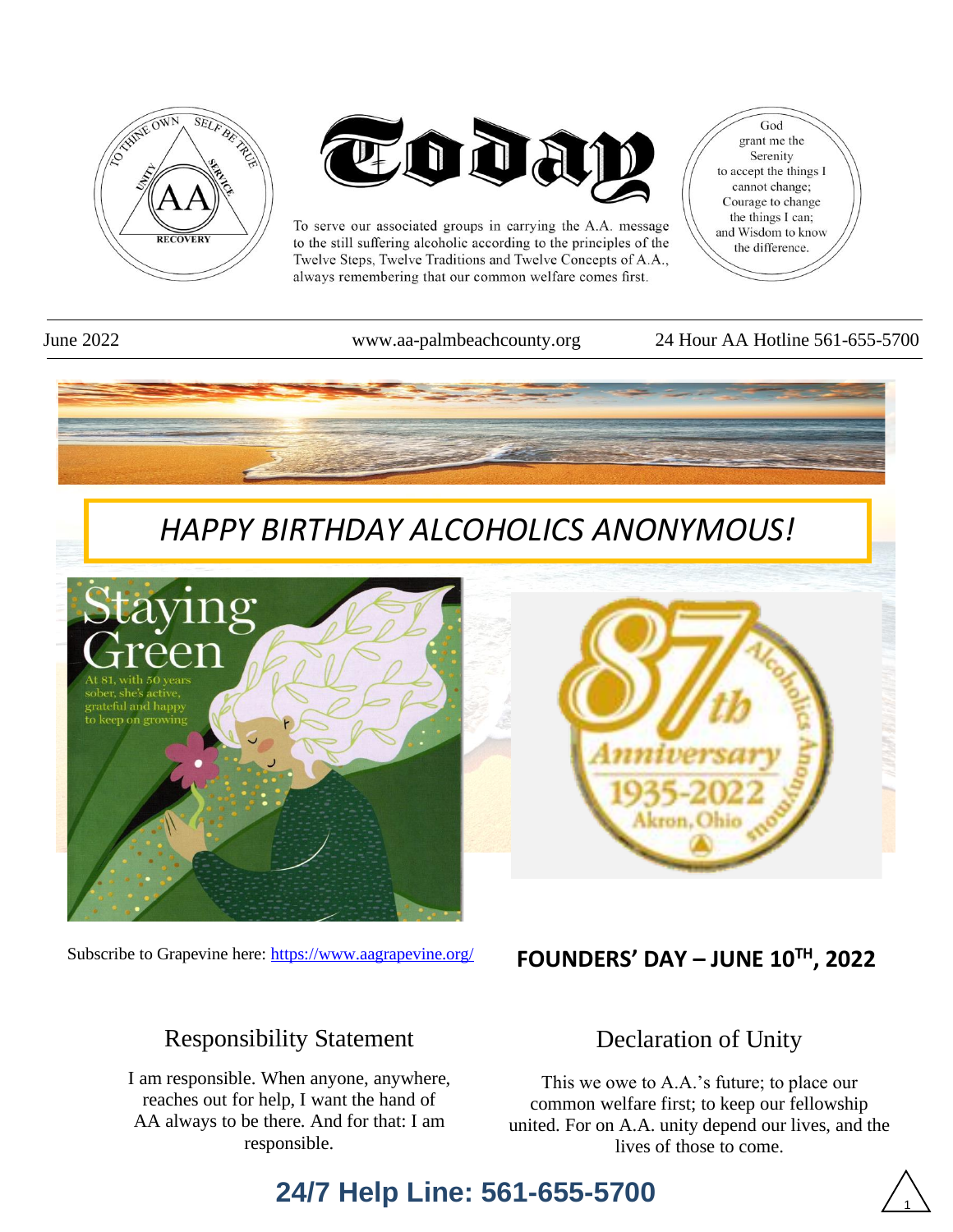# Financial Facts & Figures

Palm Beach County Intergroup Operating Report 5/1/2022 - 5/31/2022

| <b>Opening Balance - Checking</b>      | \$26,983.82  |
|----------------------------------------|--------------|
| <b>Net Revenue</b>                     | \$5,582.21   |
| <b>Group Contributions</b>             | \$4,136.45   |
| Other Income - Net                     | \$1,445.76   |
| <b>Total Expenses</b>                  | \$5,801.71   |
| <b>Monthly Surplus / (Deficit)</b>     | $(\$219.50)$ |
| <b>Closing Balance - Checking</b>      | \$28,078.48  |
| <b>Opening Balance Prudent Reserve</b> | \$18,151.51  |
| <b>Prudent Reserve Interest</b>        | \$0.15       |
| <b>Closing Balance Prudent Reserve</b> | \$18,151.66  |



#### Office Activity for May

| Requests for meetings info           | 154 |
|--------------------------------------|-----|
| 12th Step requests                   | O   |
| <b>Other information</b>             | 41  |
| <b>Public Information requests</b>   | O   |
| <b>Institutions Meeting requests</b> | 1   |
| <b>Visitors</b>                      | 186 |
| <b>Emails</b>                        | 289 |
| <b>Total Activity</b>                | 671 |

#### Website Visits for May

| <b>Total Visitors</b>         | 18,129 |  |
|-------------------------------|--------|--|
| 1 <sup>st</sup> Time Visitors | 11,864 |  |
| <b>Returning Visitors</b>     | 1,361  |  |

#### **Palm Beach County Intergroup Association**

1371 Okeechobee Road • WPB, FL 33401 Phone: 561-655-5700 • Fax: 561-655-6441 www.aa-palmbeachcounty.org Email: pbciaa@bellsouth.net

## Palm Beach County Institutions Committee Operating Report 5/1/2022 - 5/3012022

| <b>Opening Balance</b>             | \$3,220.74 |
|------------------------------------|------------|
| <i><u><b>Income</b></u></i>        |            |
| <b>Group Contributions</b>         | \$273.00   |
| Interest                           | \$0.07     |
| <b>Total Income</b>                | \$455.68   |
| <b>Total Expenses:</b>             | \$653.30   |
|                                    |            |
| <b>Monthly Surplus/ (Deficit):</b> | (5197.62)  |
| <b>Closing Balance</b>             | \$2,840.44 |
| <b>Prudent Operating Reserve</b>   | \$8,501.90 |

**Go to** *[www.aa-palmbeachcounty.org](file:///C:/Users/admin/Documents/www.aa-palmbeachcounty.org)* **to get the Today online or email**  *pbcregistrar@gamil.com* with "Send Today to My Email" in the subject line to receive it via email.

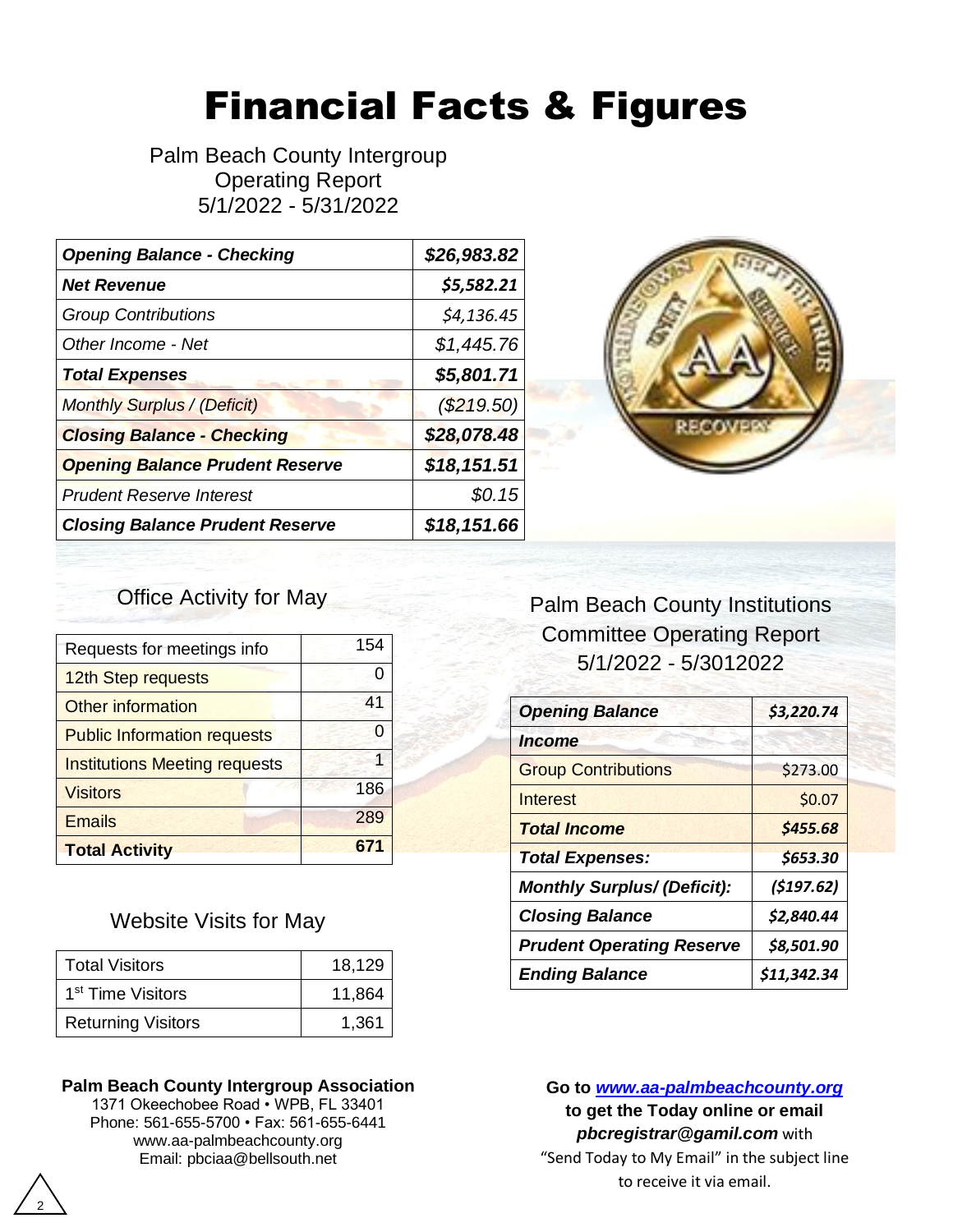## Standing Meetings

**.** our general meeting at 5:00 p.m. The **Institutions Committee** meets on the First Sunday of every month at the Triangle Club at 1369 Okeechobee Road, West Palm Beach. For those interested in becoming involved, there is a mandatory orientation at 4:30 p.m. in the Serenity room, which precedes Institutions Committee is always looking for volunteers. Join us! This is a great way to pass it on. Call the Intergroup Office at 561-655-5700

**Intergroup** meets at 6:15 pm on the Second Wednesday of every month at the Intergroup Office, 1371 Okeechobee Rd., West Palm Beach. Visitors are welcome. For more information please call the Intergroup Office at 561-655-5700.

**District 8 General Service** meets at the Triangle Club (1369 Okeechobee Rd, WPB) on second Sunday this month at 4:00 p.m. Visitors are always welcome. For more information please go to [www.district8area15aa.org.](http://www.district8area15aa.org/)

## **Florida State Convention**

#### **August 3 - 7, 2022**

It's the 65th Florida State Convention! Check out the venue website below for more details.

Fort Lauderdale Marriott Harbor Beach Resort & Spa



## Upcoming Events Upcoming Events

**DISTRICT 8** ٩ **SOUTH PALM BEACH COUNTY INTERGROUP** IN COOPERATION WITH<br>DELRAY CENTRAL HOUSE

## **FOUNDERS DAY'22 SATURDAY JUNE 25TH DOORS OPEN AT 7PM**

## **SPECIAL GUEST SPEAKER**

ROGER W. PAST DELEGATE PANEL 68 LOUISVILLE, KY.

ROGER W. WILL BE GIVING A PRESENTATION ON A.A HISTORY.

## **POT LUCK DINNER** raffle & Door Prizes

any group or individuals who would like to volunteer<br>Their time, please attend the planning meetings either  $ON<sub>2</sub>$ 

JUNE 4TH OR JUNE 11TH. BOTH WILL BE AT 2PM<br>AND HELD AT DELRAY CENTRAL HOUSE

#### THIS EVENT IS FREE **CONTRIBUTIONS WILL BE ACCEPTED**

**DELRAY CENTRAL HOUSE IS LOCATED AT** 2170 W. ATLANTIC AVENUE



#### **Announcements! Announcements! Announcements! Opportunities for AA Service!**



- **The Intergroup Office** is looking for volunteers to staff the office on Thursday and Friday mornings. One year or more of continuous sobriety is requested. Telephone, Greeter, Clerical, and Janitorial responsibilities included! Contact Tracy at 561-655-5700
- **Institutions (H&I)** is looking for AA members with six months or more of sobriety to help carry the message to alcoholics in recovery centers, hospitals and jails. (Jail visits require clearance by PBSO.) Contact [institutionscommittee@gmail.com](mailto:institutionscommittee@gmail.com) for more information and to DO SERVICE.
- **South County Intergroup** could use some volunteers for service in the planning and serving of the Founders' Day Potluck Celebration. If you would like to GET INVOLVED please contact Jeff F at 561 512 5929.

## **PALM BEACH COUNTY MEETINGS LIST: [aa-palmbeachcounty.org/meetings/](https://aa-palmbeachcounty.org/meetings/)**